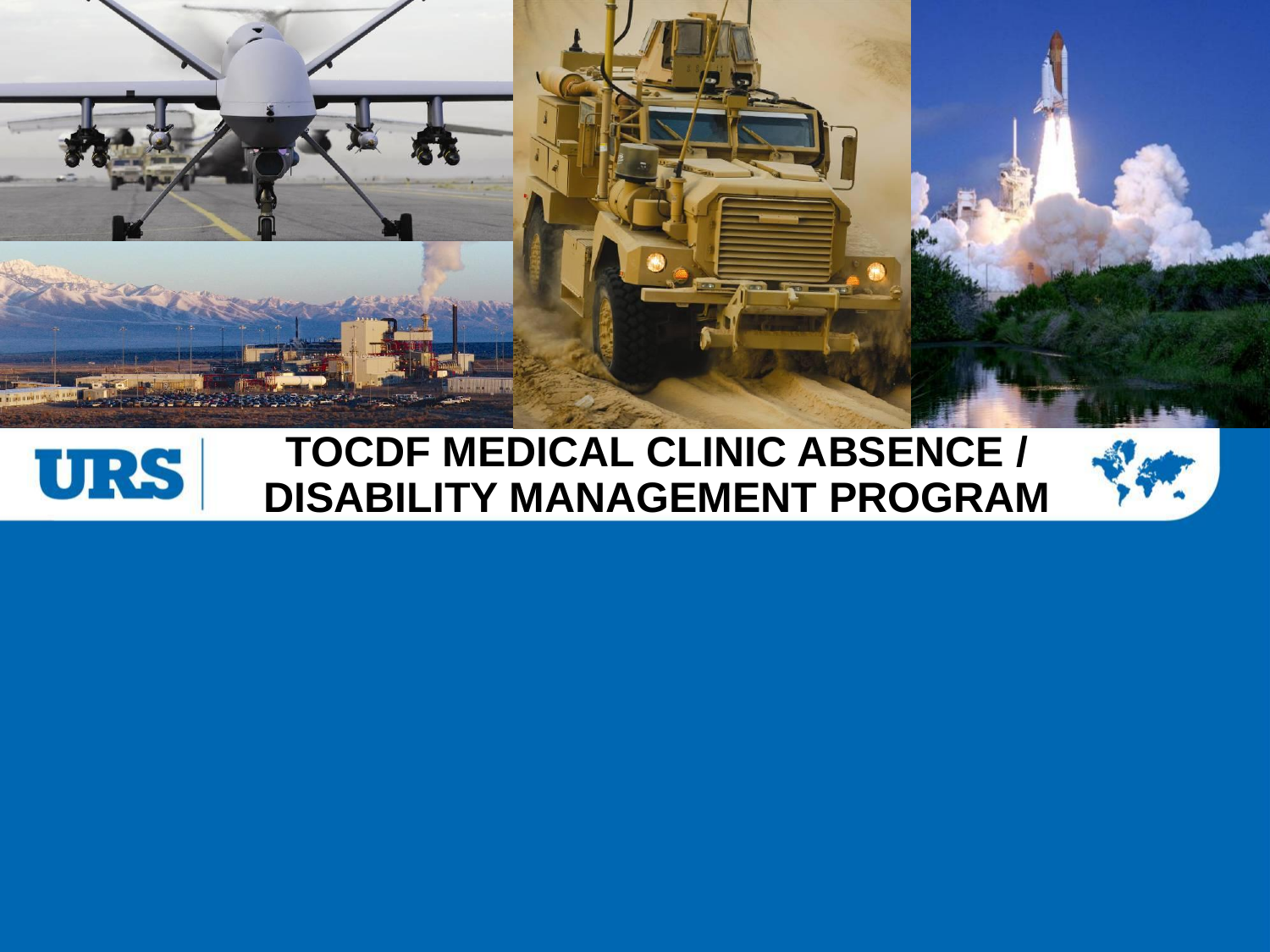- •Tooele Chemical Agent Disposal Facility (TOCDF)
	- -First chemical weapons destruction facility in U.S.
	- -Plan and implement the destruction of chemical weapons and secondary waste that is safe, secure and environmentally compliant for workers and the public



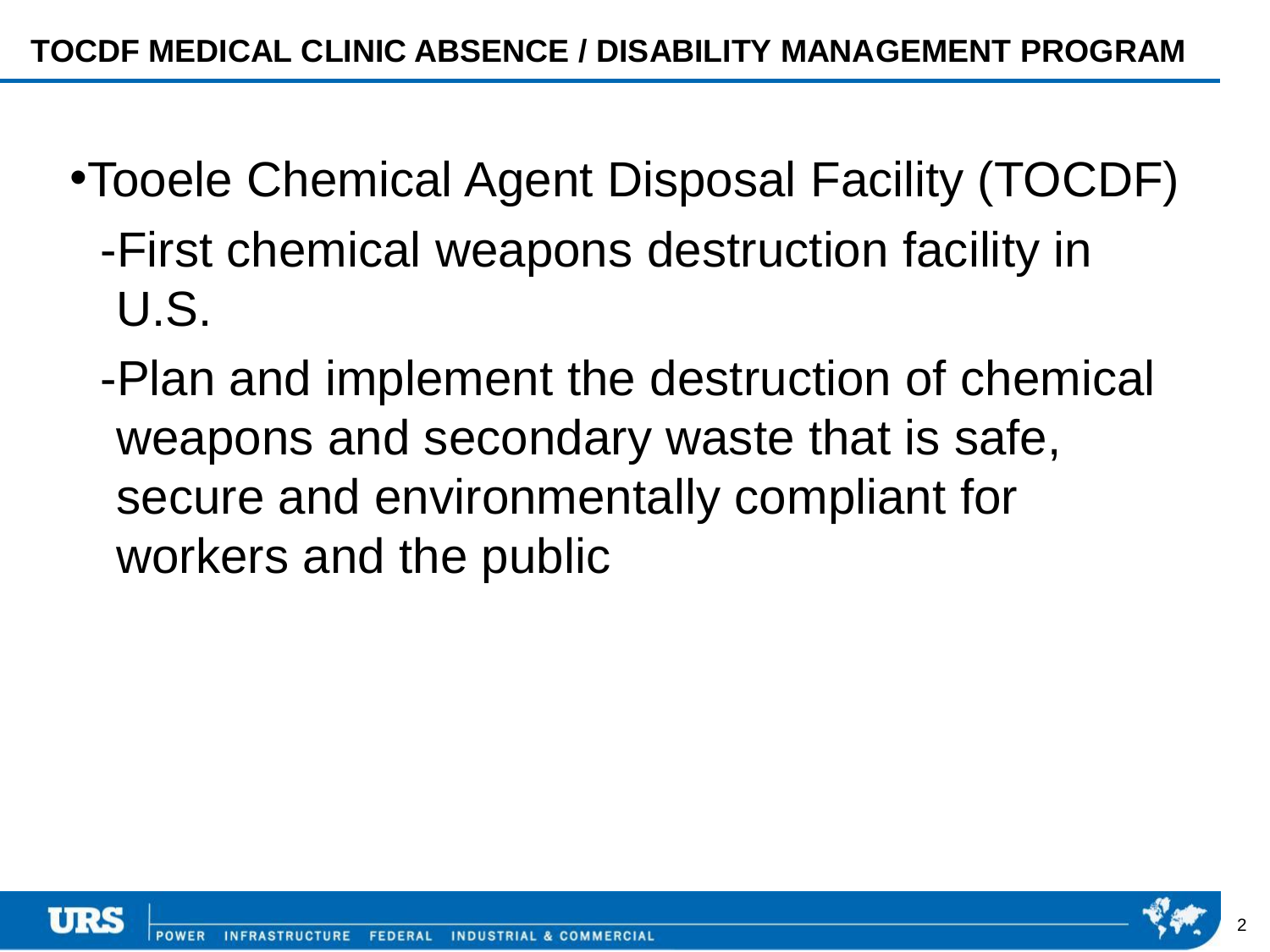## •TOCDF MEDICAL CLINIC

- -Staffing
	- •Two physicians
	- •Four Physician Assistants
	- •Twenty F/T paramedics
	- •Occupational Health Nurse
	- •Laboratory Technician
	- •Support personnel



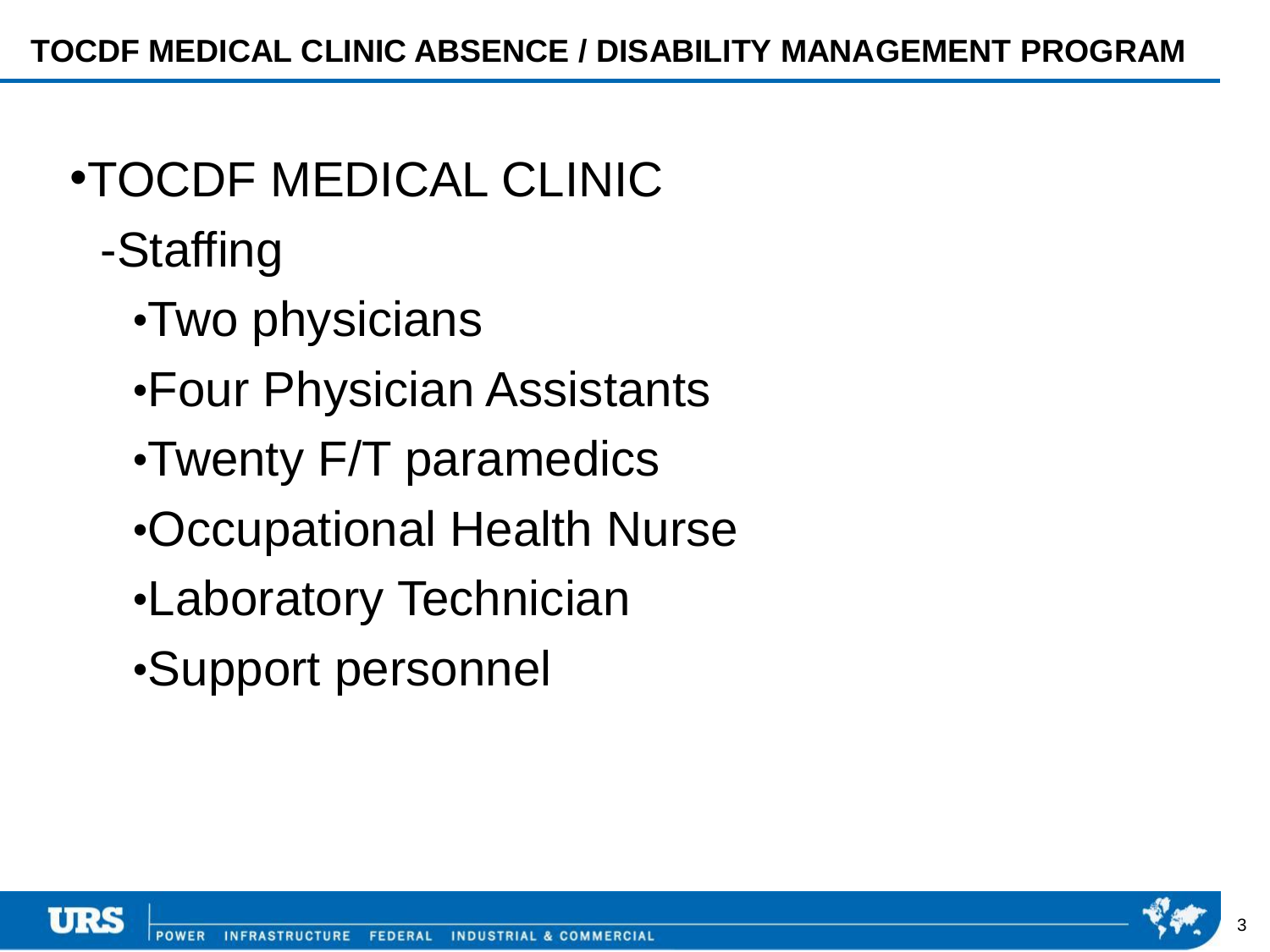- •TOCDF DEMILITARIZATION SUPPORT
	- -Surveillance examinations
	- -Annual physical examinations
	- -Response to agent and non-agent emergencies



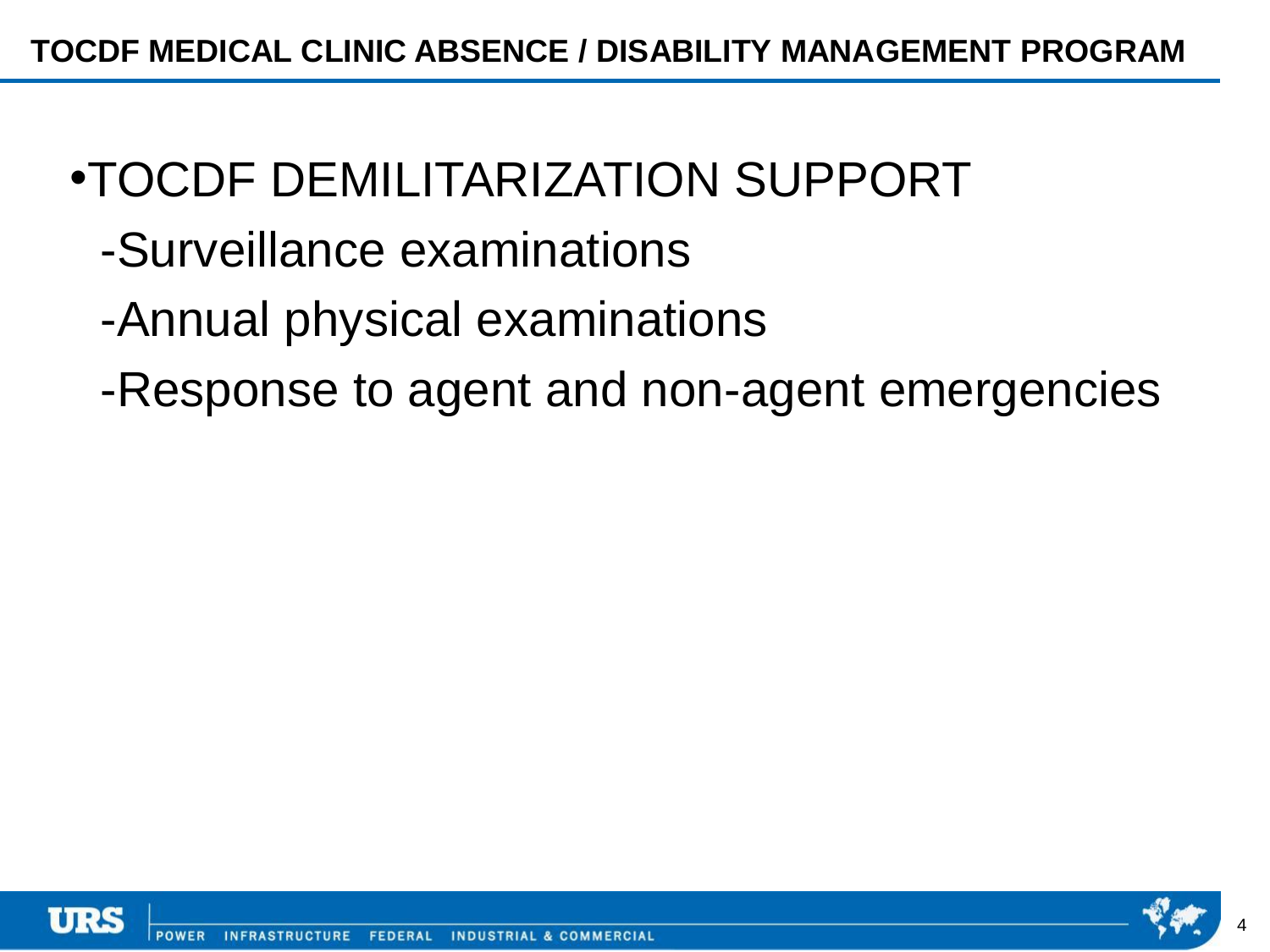- •TOCDF MEDICAL CLINIC MISSION:
	- -To effectively and efficiently manage employee injury/illness, regardless of circumstance, to contain costs, enhance productivity and support the safety and well-being of each employee



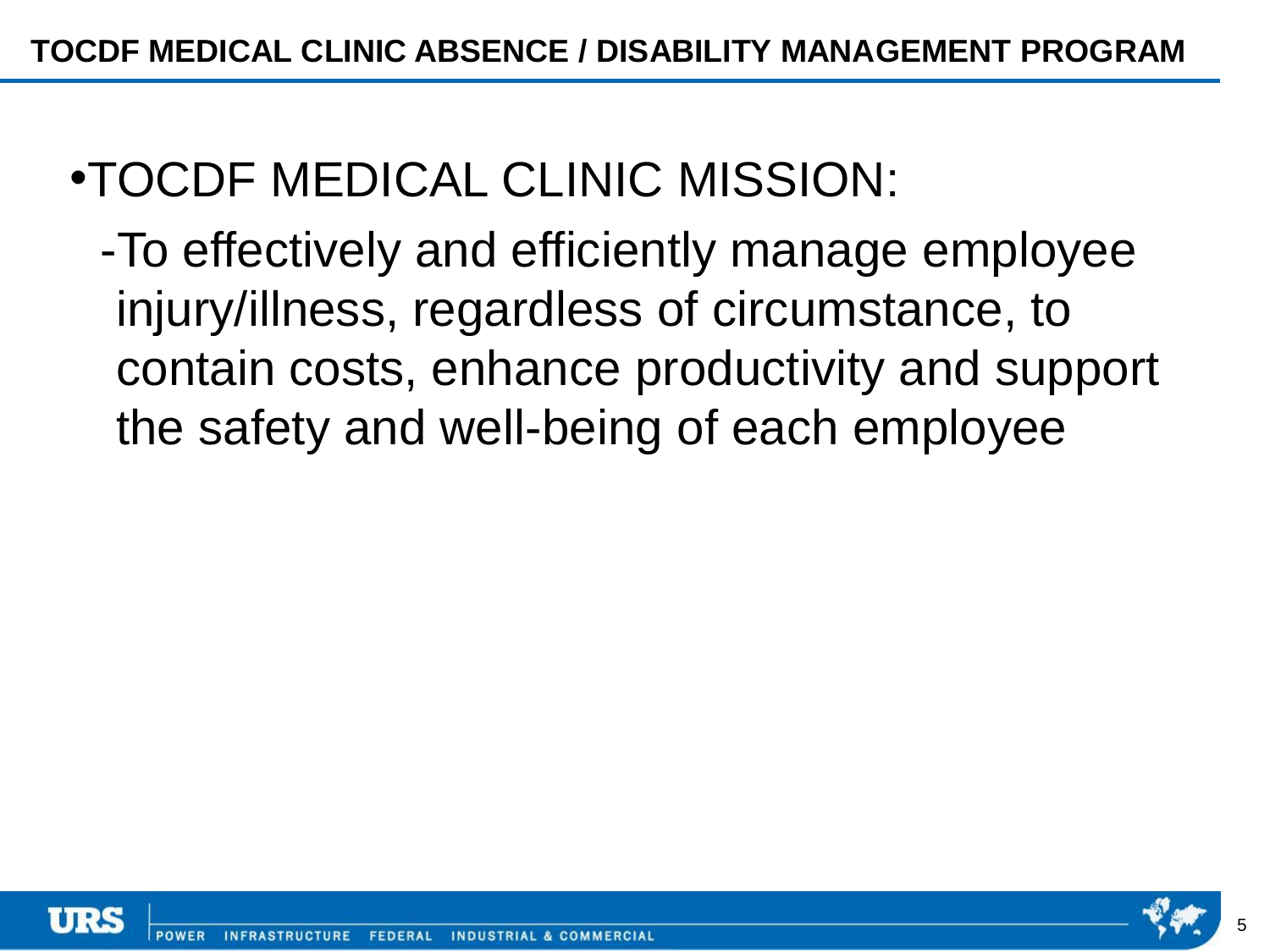- •EMPLOYEE RESPONSIBILITY TO ABSENCE/DISABILITY MANAGEMENT
	- -Expected to report all work and non-work related illness or injury to immediate supervisor and to medical clinic in a timely fashion



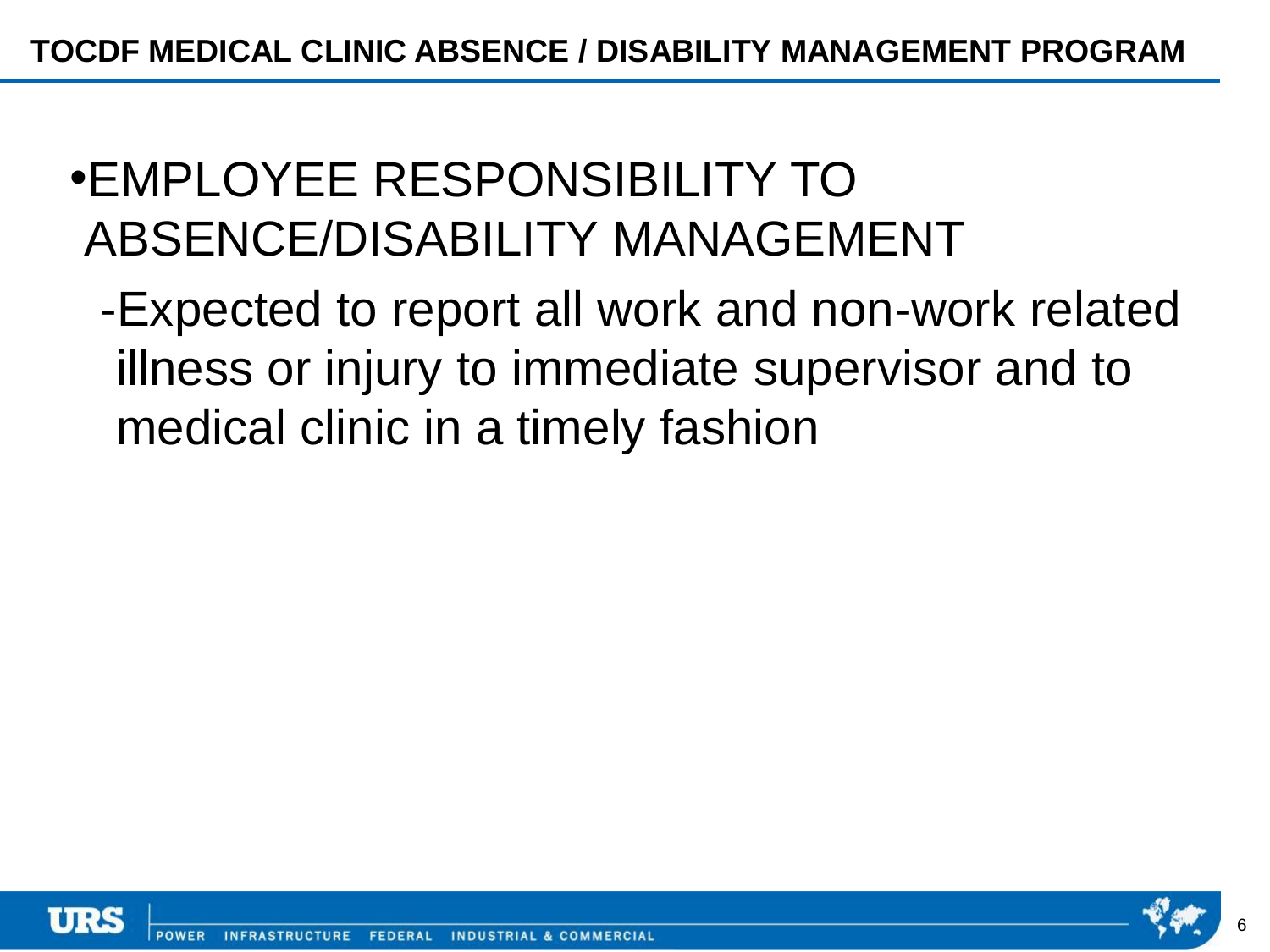- •MANAGERS AND SUPERVISORS
	- -Document work-related injury or illness on Accident /Injury Report form
	- -Participate in CMG "Fitness for Duty" meetings to review employee status
	- -Follow-through with employee "Return to Work" plan

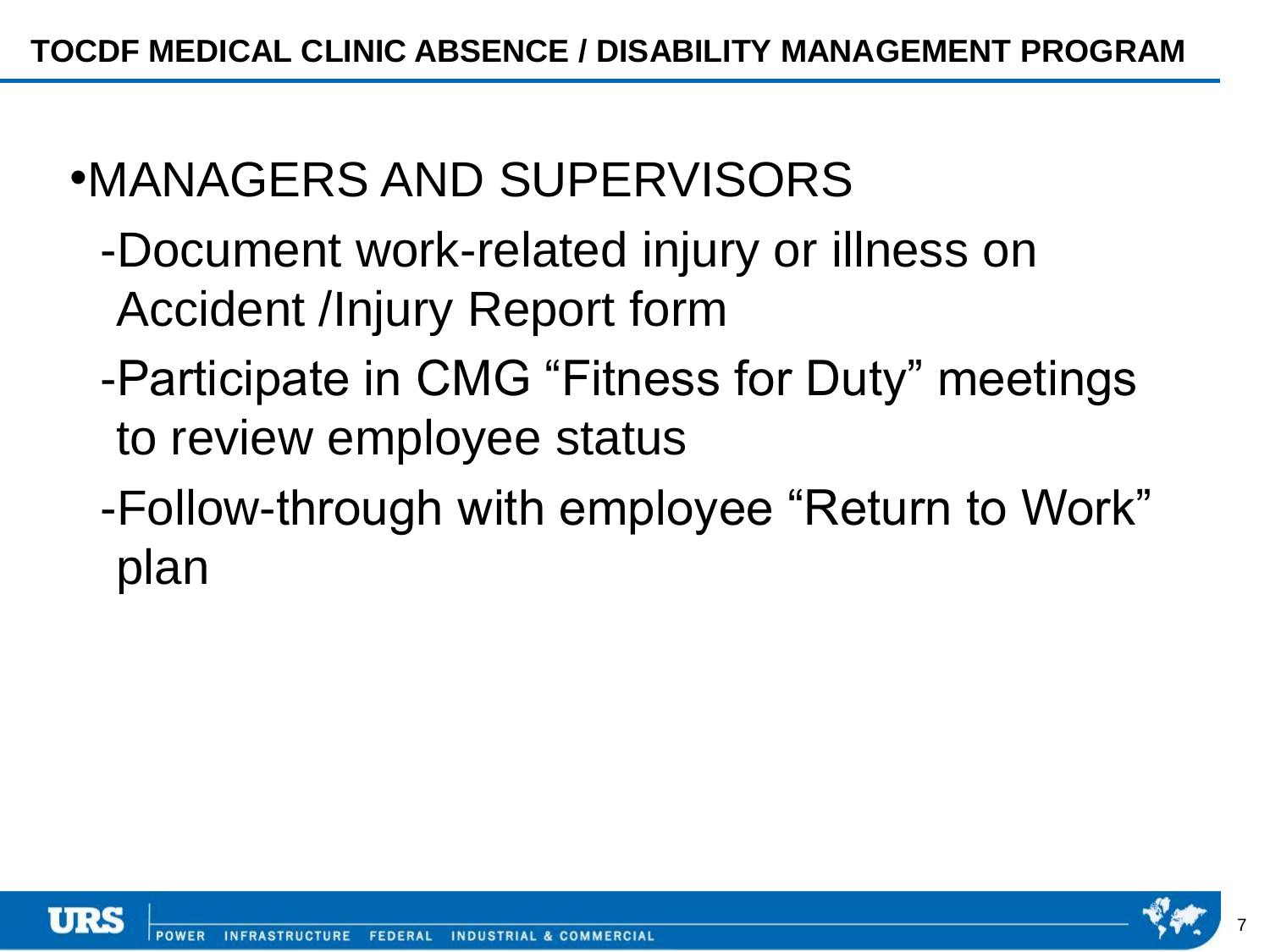### •MEDICAL DEPARTMENT COMPONENT

- -Evaluates and treats all work-related injuries or illness
- -Evaluates and provides emergent care for work and nonwork related injuries/illness
- -Inquires of all injured/ill patients of work or non-work relatedness
- -Clinicians consult with Medical Director regarding treatment options
- -Determines work status based on specific job requirements and on outside consultant recommendations
- -Communicates work status to employee's supervisor and to Safety Manager



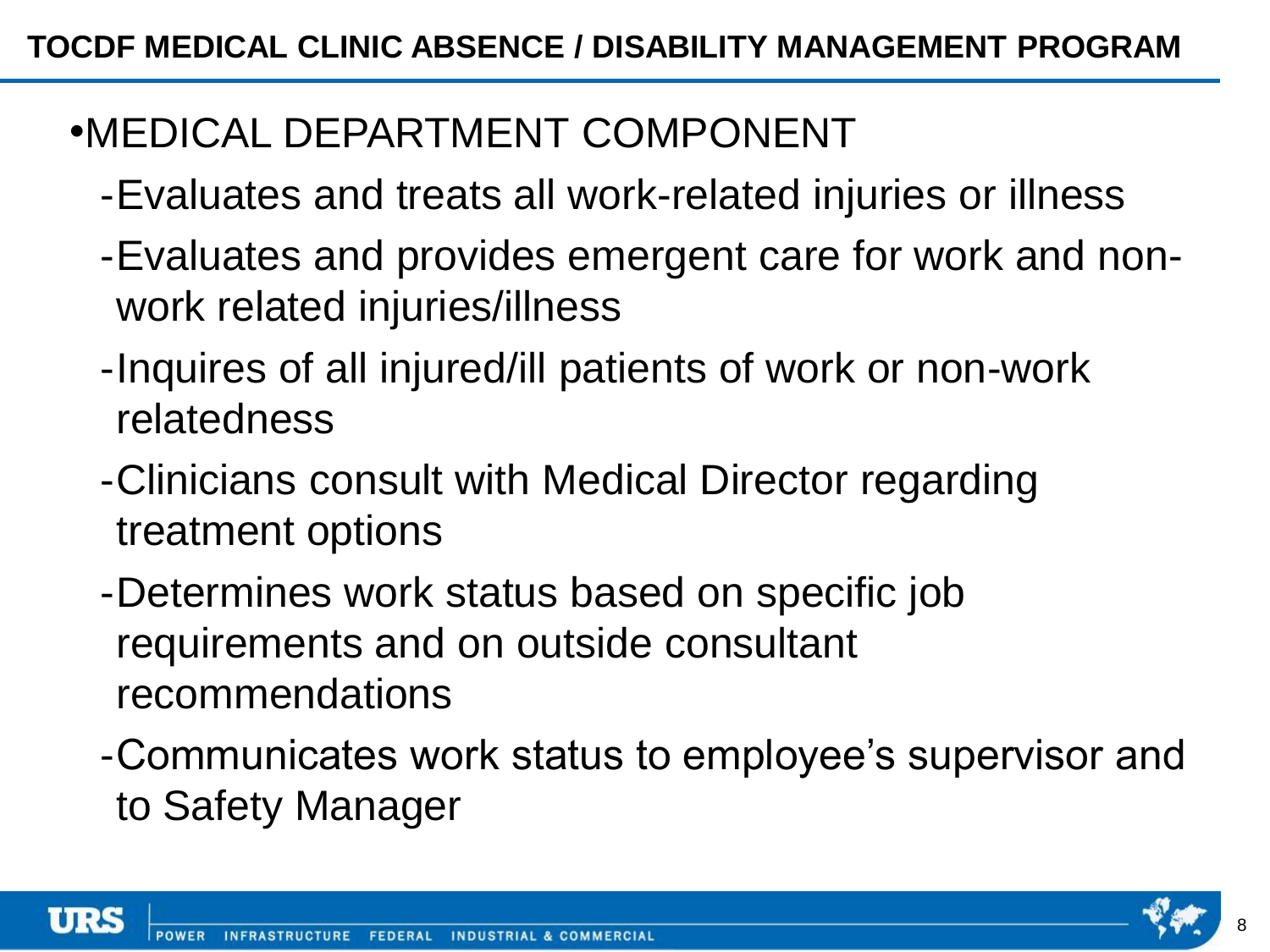- •CASE MANAGEMENT GROUP (CRG)
	- -Convened by Medical Director or Occupational Health Nurse (OHN)
	- -Comprised of the following key personnel:
		- •OHN
		- •Medical Director
		- •Safety Manager
		- •Human Resources
		- •Employer Worker's Compensation Provider
		- •Off-site clinicians
		- •Other personnel as required



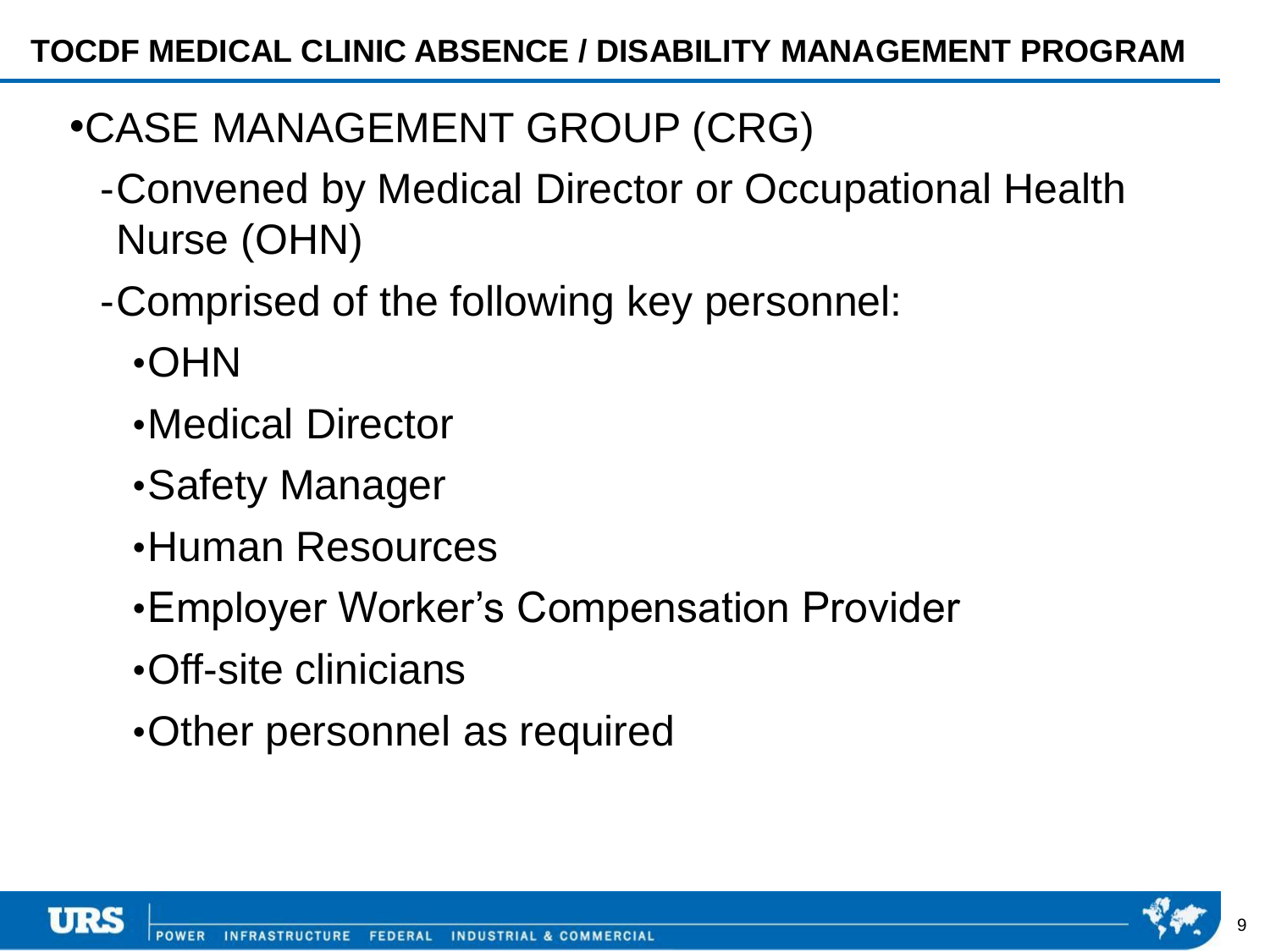# •CMG RESPONSIBILITIES

- -Determine appropriateness and necessity for outside medical consultation
- -Facilitates required care for injured/ill employees
- -Communicates to on-site departments regarding employee's fitness for duty, work limitations and work modification requirements



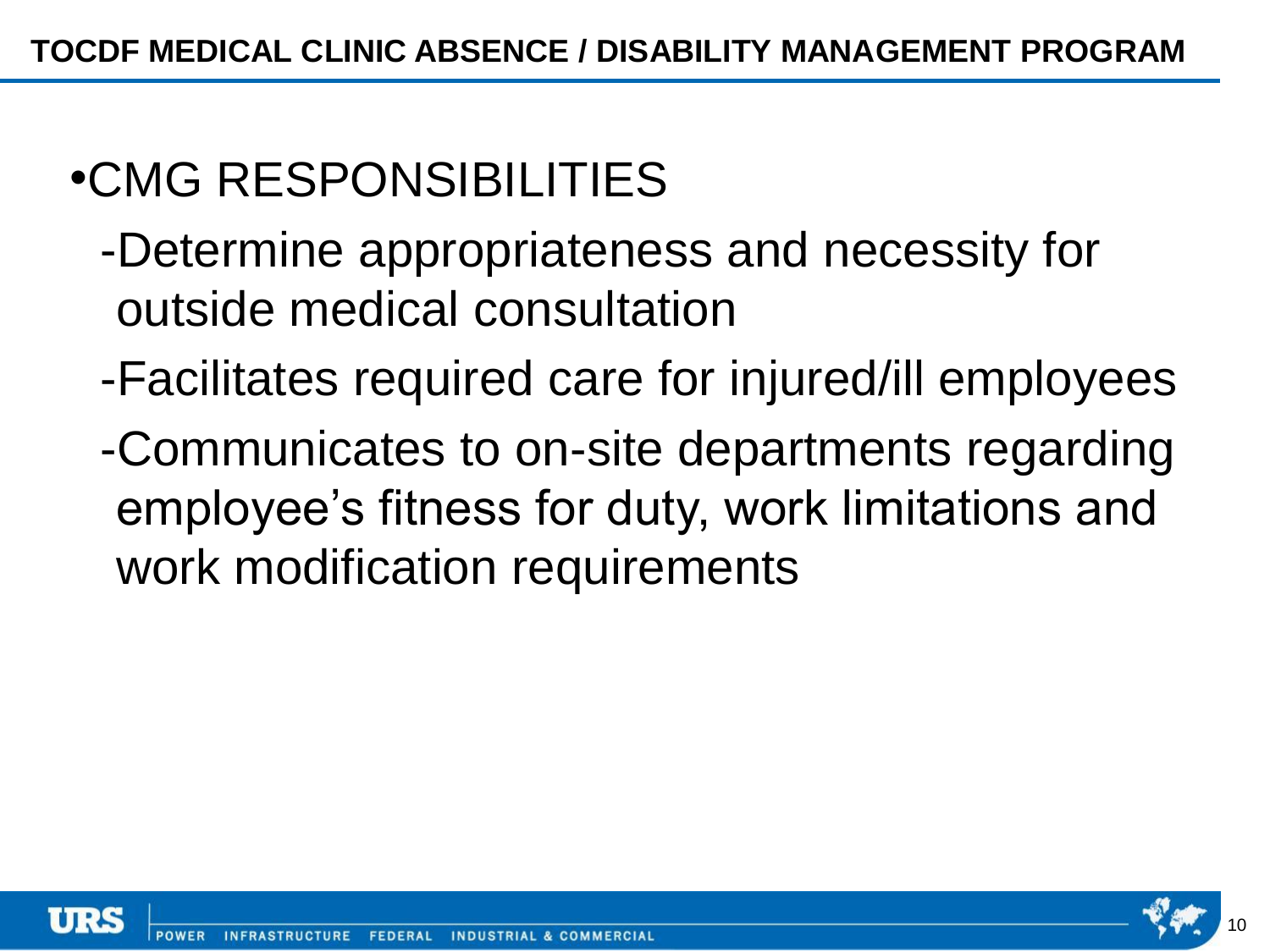# •CMG RESPONSE

- -Involvement commences at the time of incident reporting or prior to planned leave
- -CMG notification is expected to occur in a timely manner following initial treatment
- -Conducts thorough and objective assessment of patient's current status
- -Assesses immediate case management needs and develops plan forward



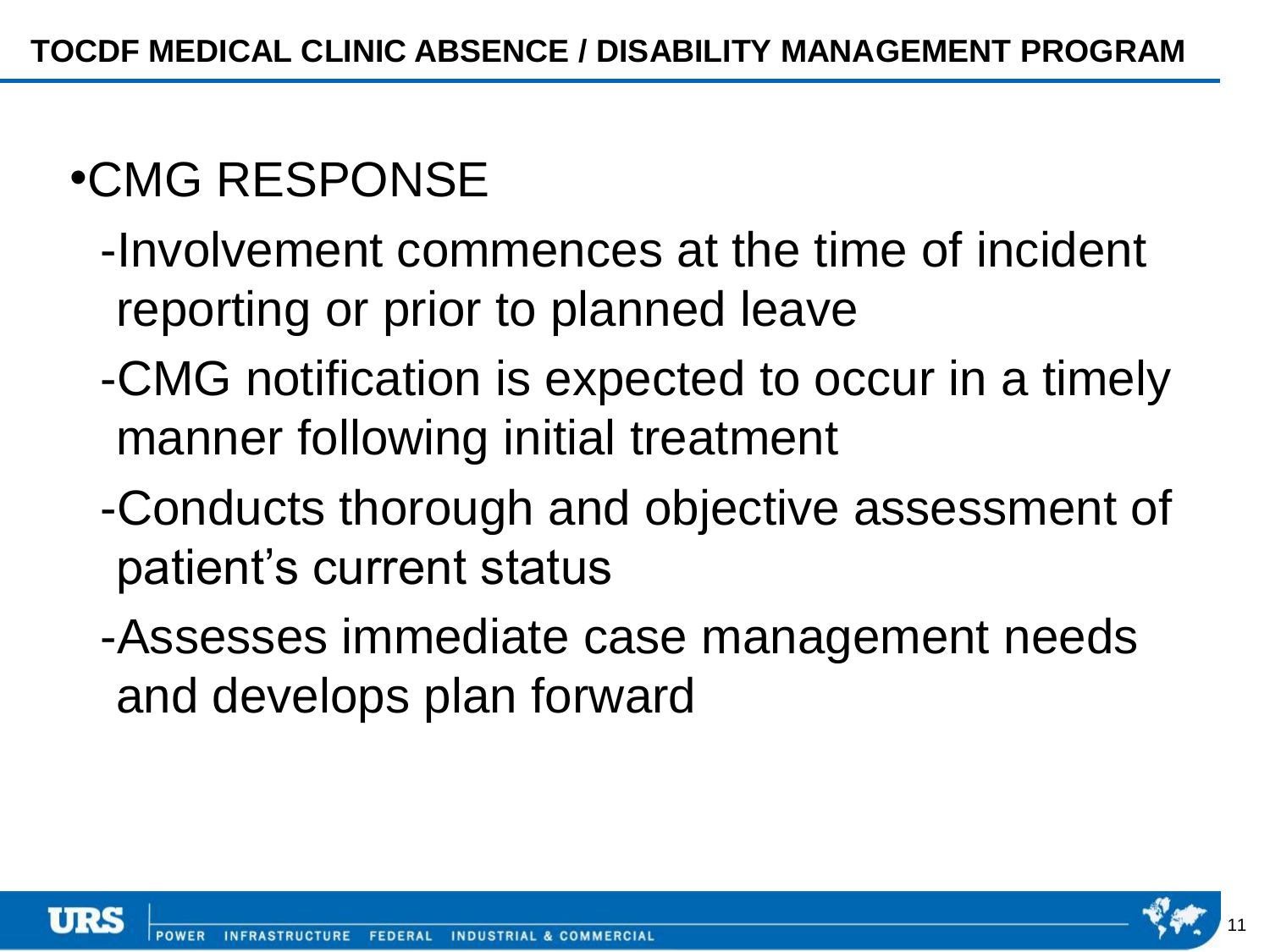# •CASE MANAGEMENT ACTIVITIES

- -Coordination of a plan forward with the Worker's Compensation provider
- -Communicates the plan forward with patient and immediate supervisor
- -Provides appropriate education to the patient
- -Identifies community resources and referrals
- -Facilitate communication between management and patient



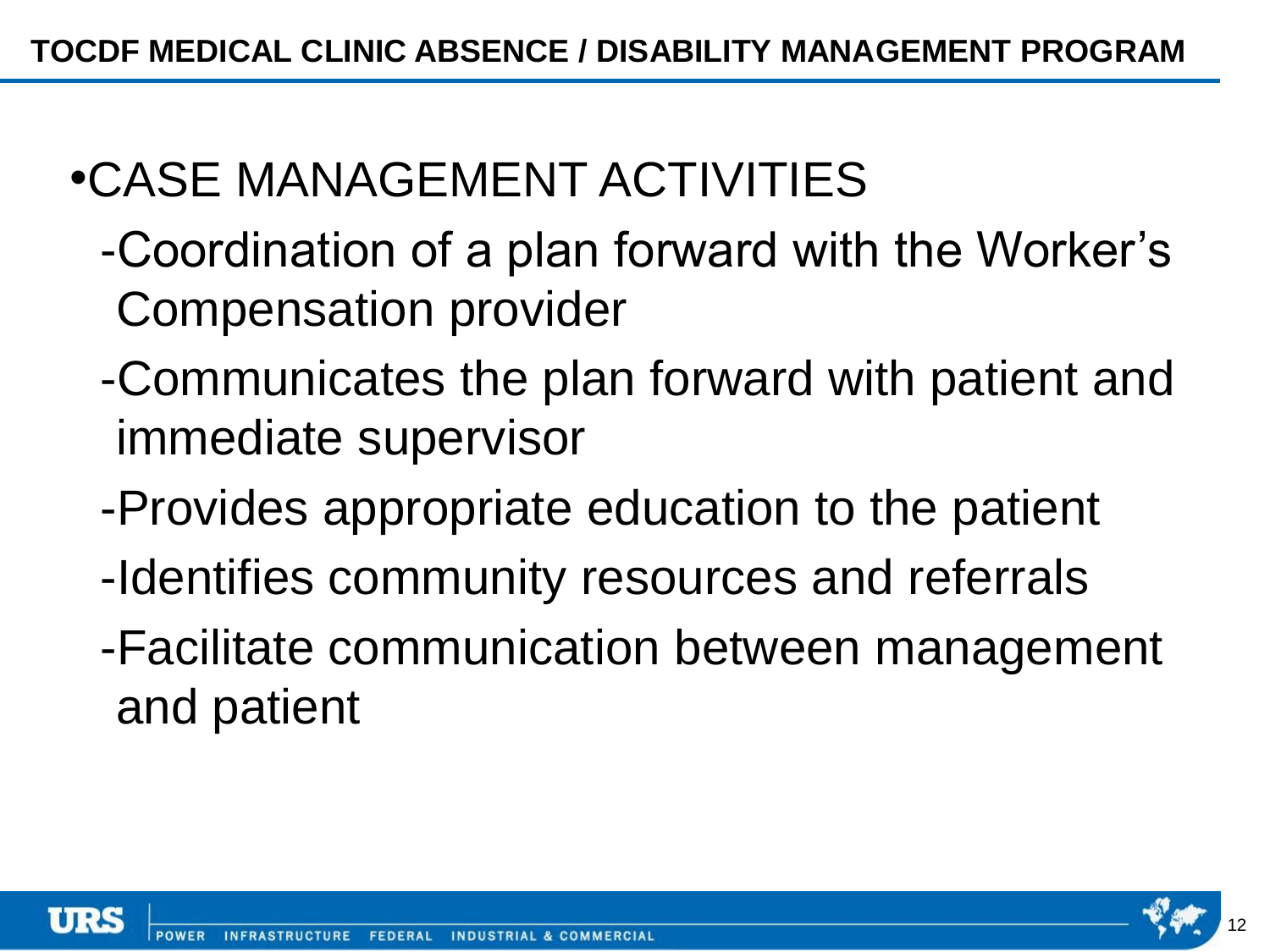- •CASE MANAGEMENT ACTIVITIES CONT.
	- -Evaluates and monitors process components
	- -Monitors treatment of internal/external providers
	- -Documents patient assessments and needs, plan forward, actions completed and current patient status in the medical record



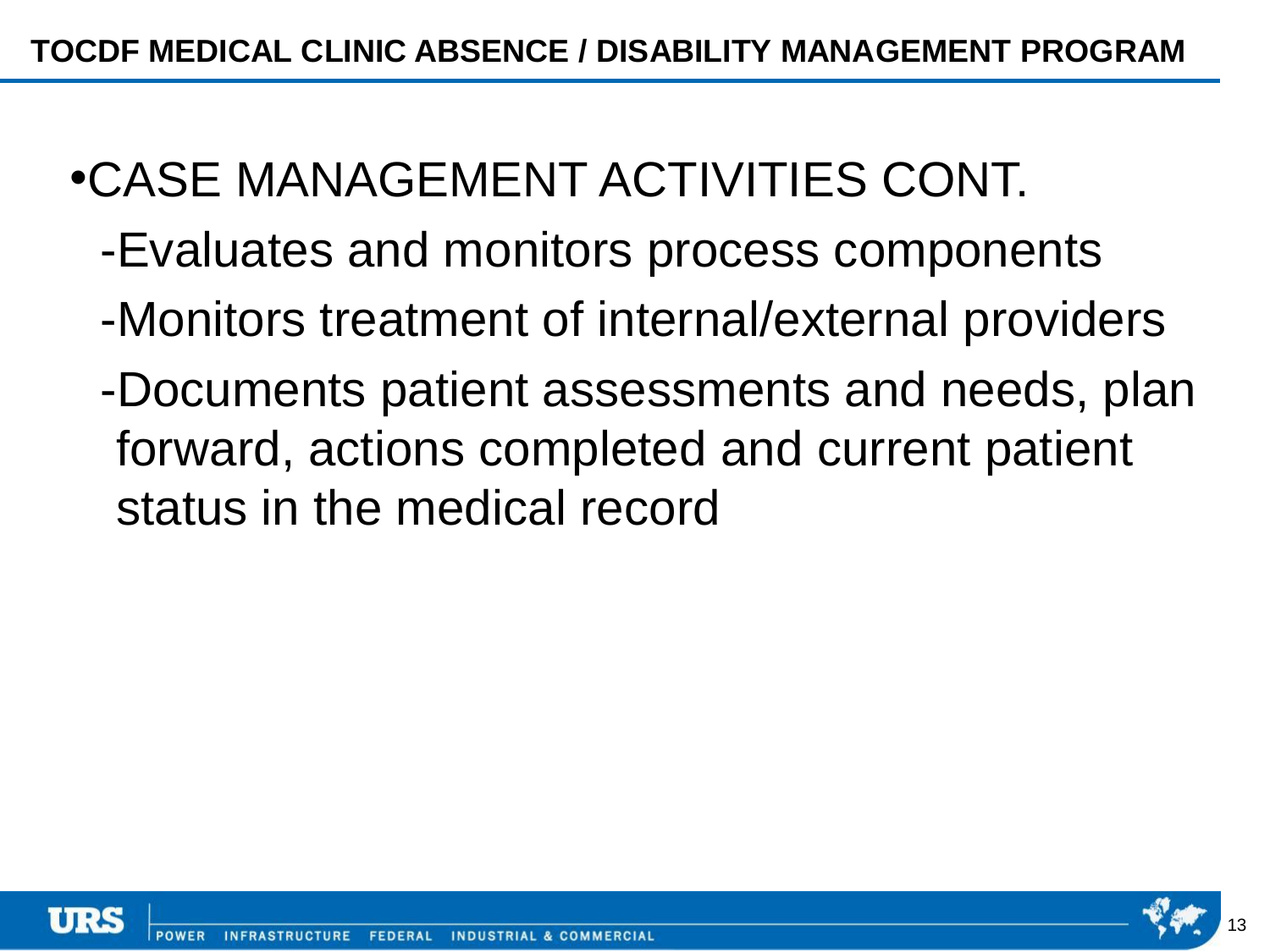## •CASES MANAGED

- -Injury/illness is work-related and OSHA recordable
- -Injury/illness is work-related and a first aid case that may evolve to an OSHA recordable case
- -Injury/illness is non-work related, but impacts assigned work duties
- -Injury/illness that results in time away from work
- -Pre-existing injury/illness that is or could be aggravated by work duties
- -Functional Capacity evaluations are needed



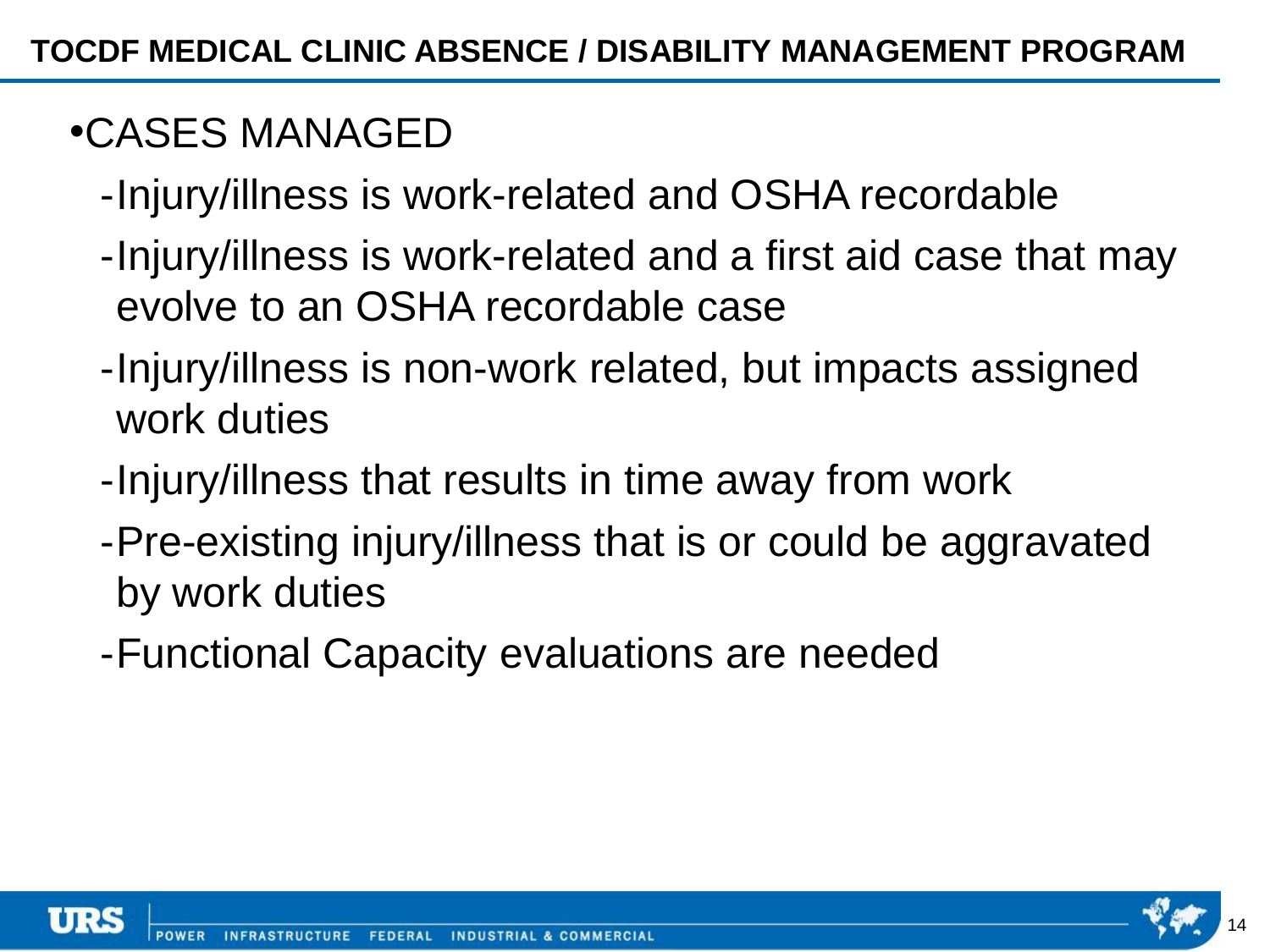- •PATIENT INJURY RECOVERY PLAN
	- -Referral to Outside Healthcare Provider
	- -Work site evaluation
	- -Ergonomic evaluation
	- -Follow-up and subsequent treatment by TOCDF clinicians



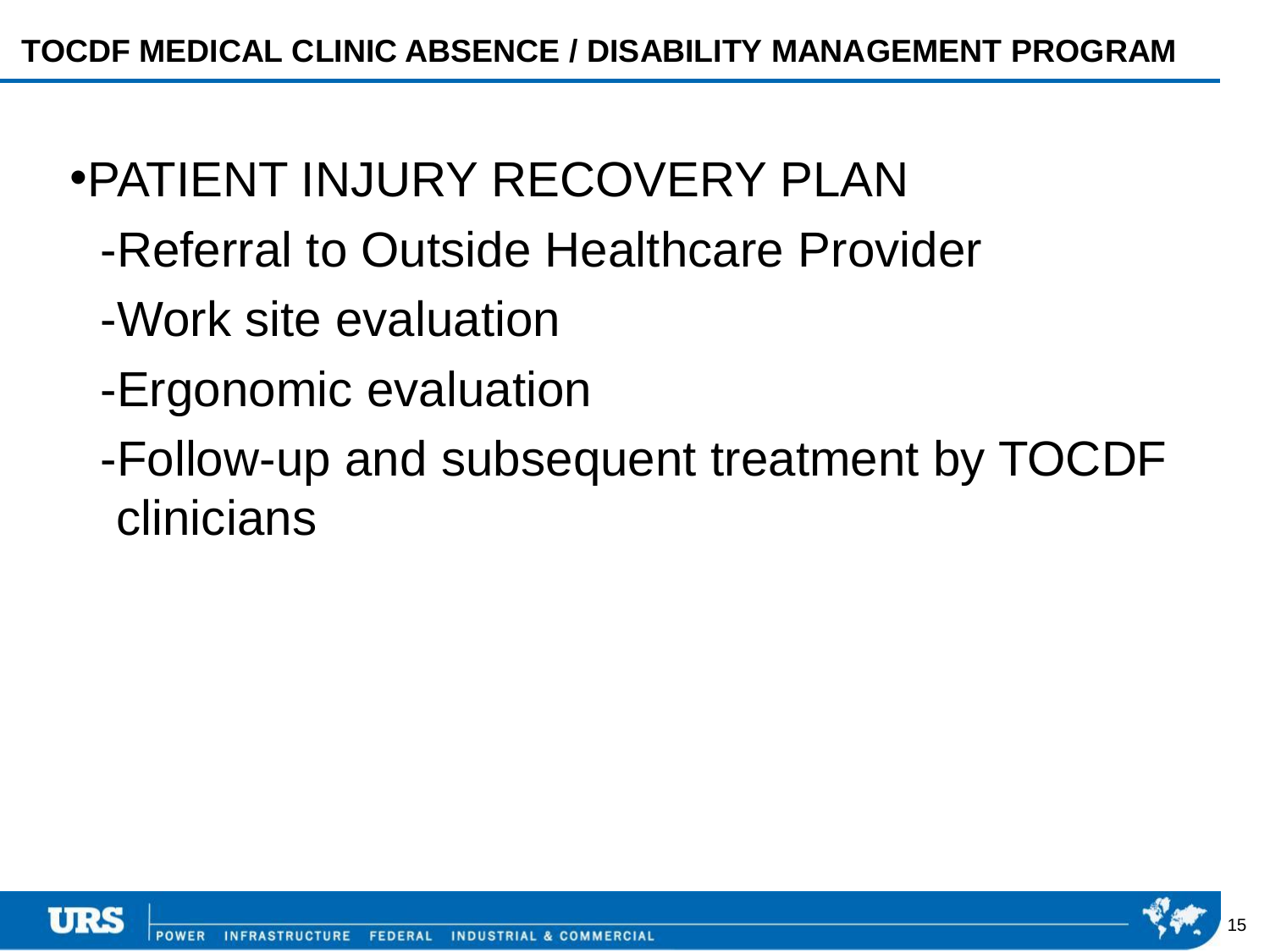## •RETURN TO WORK PLAN

- -Coordinated with Human Resources and the patient
- -Development of modified duty program as required
- -Communicated to case participants



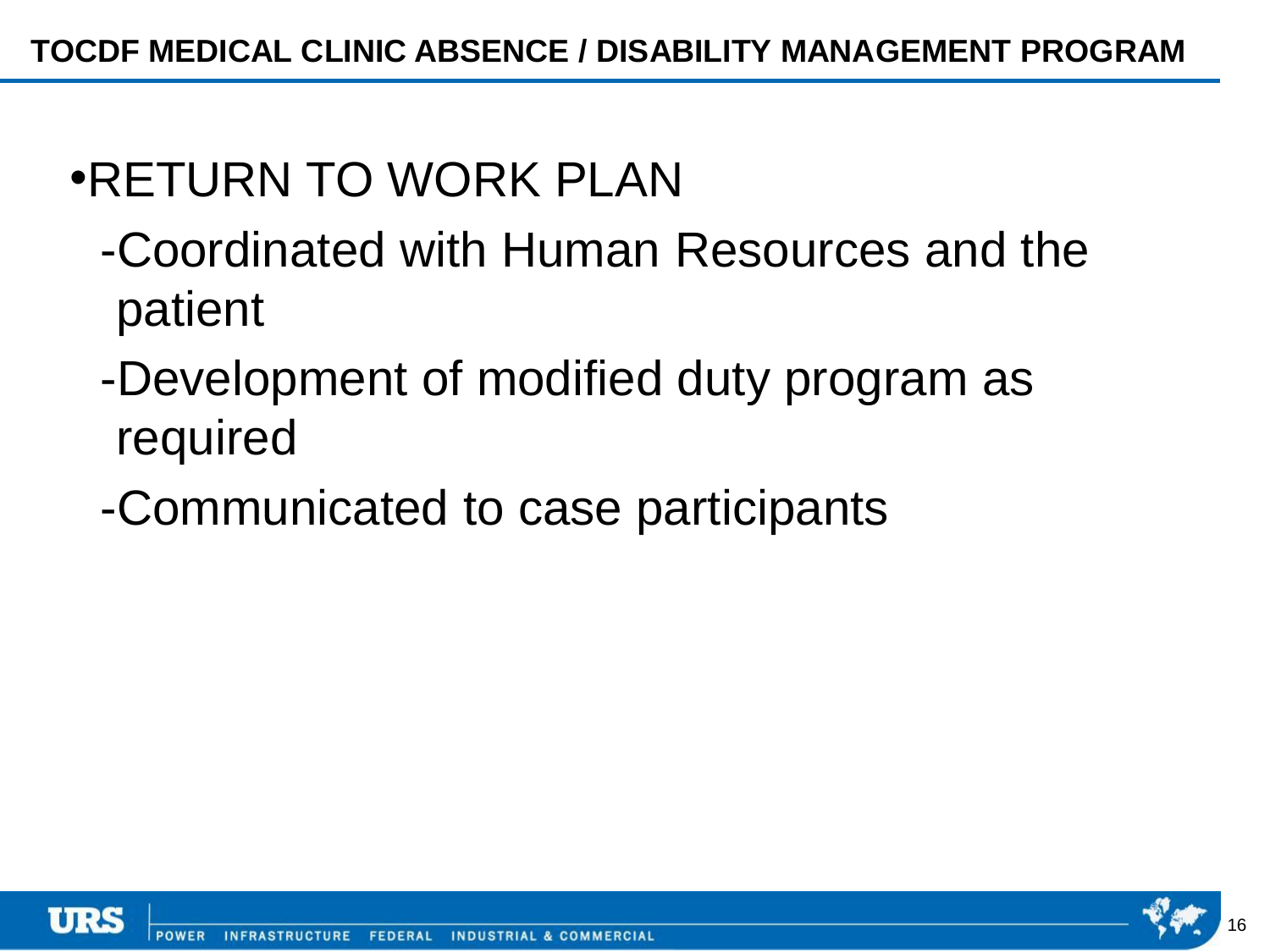# •PATIENT CONFIDENTIALITY

- -Case management records are maintained and safeguarded with established codes of ethics
- -Comply with legal or regulatory requirements to assure confidentiality of health information



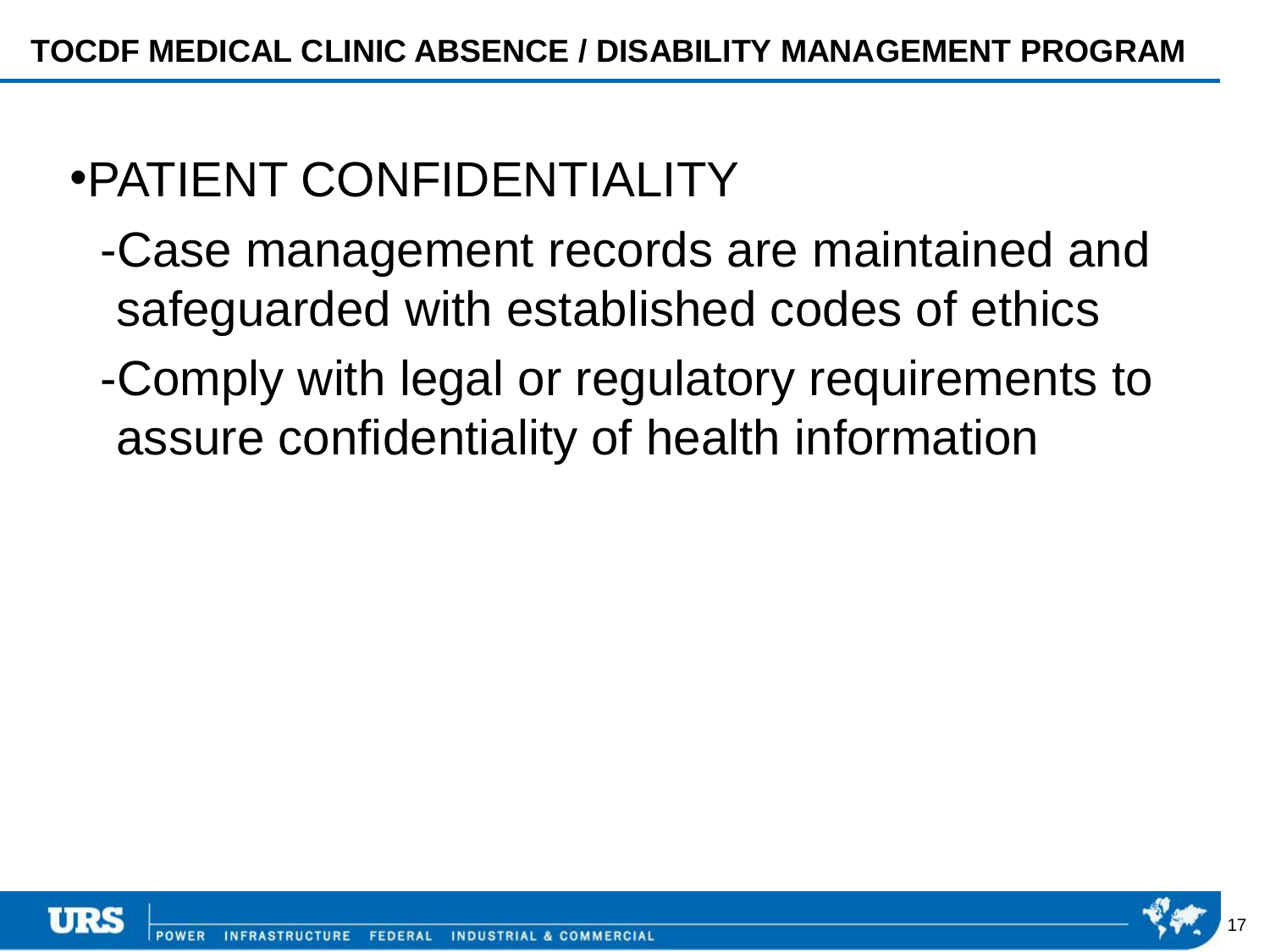## •CASE MANAGEMENT EXPANSION

- -Thirty-six cases opened in 2005 and in 2006
- -Ninety-seven and 149 cases opened in 2007 and 2008 respectively
- -Two hundred eighty cases reported in 2009
- -Increase attributed in part to the addition of the following:
	- •Sub-contractors
	- •Long-term disability personnel



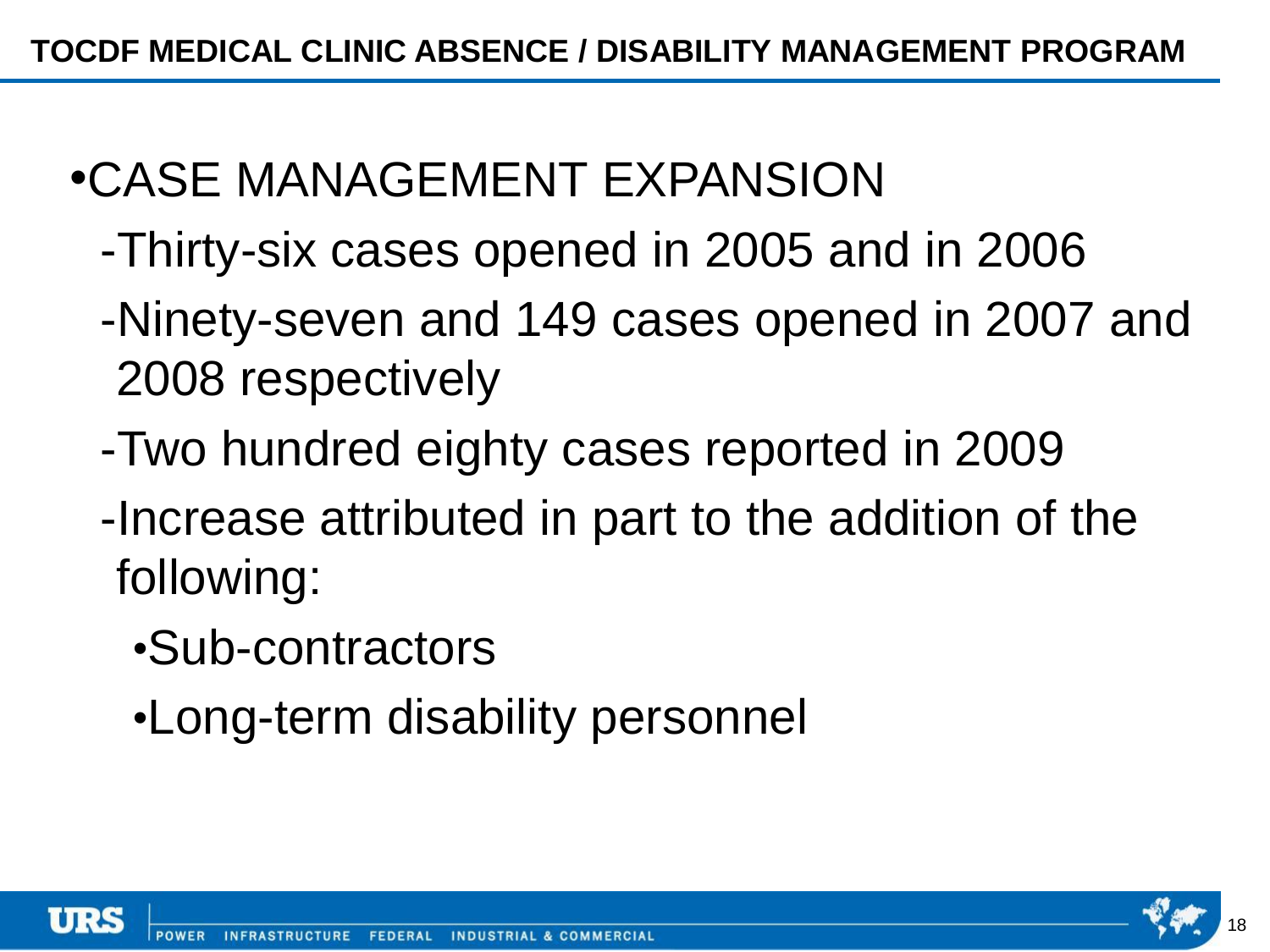### •SUMMARY

- -Efficient employee case management and the "Return to Work" process have contributed to effective cost management, enhanced productivity and employee safety / well-being
- -Contributors to successful management of employee illness/injury
	- •Early CMG intervention
	- •Improved communication
	- •Increased oversight of sub-contractor work and nonwork claims



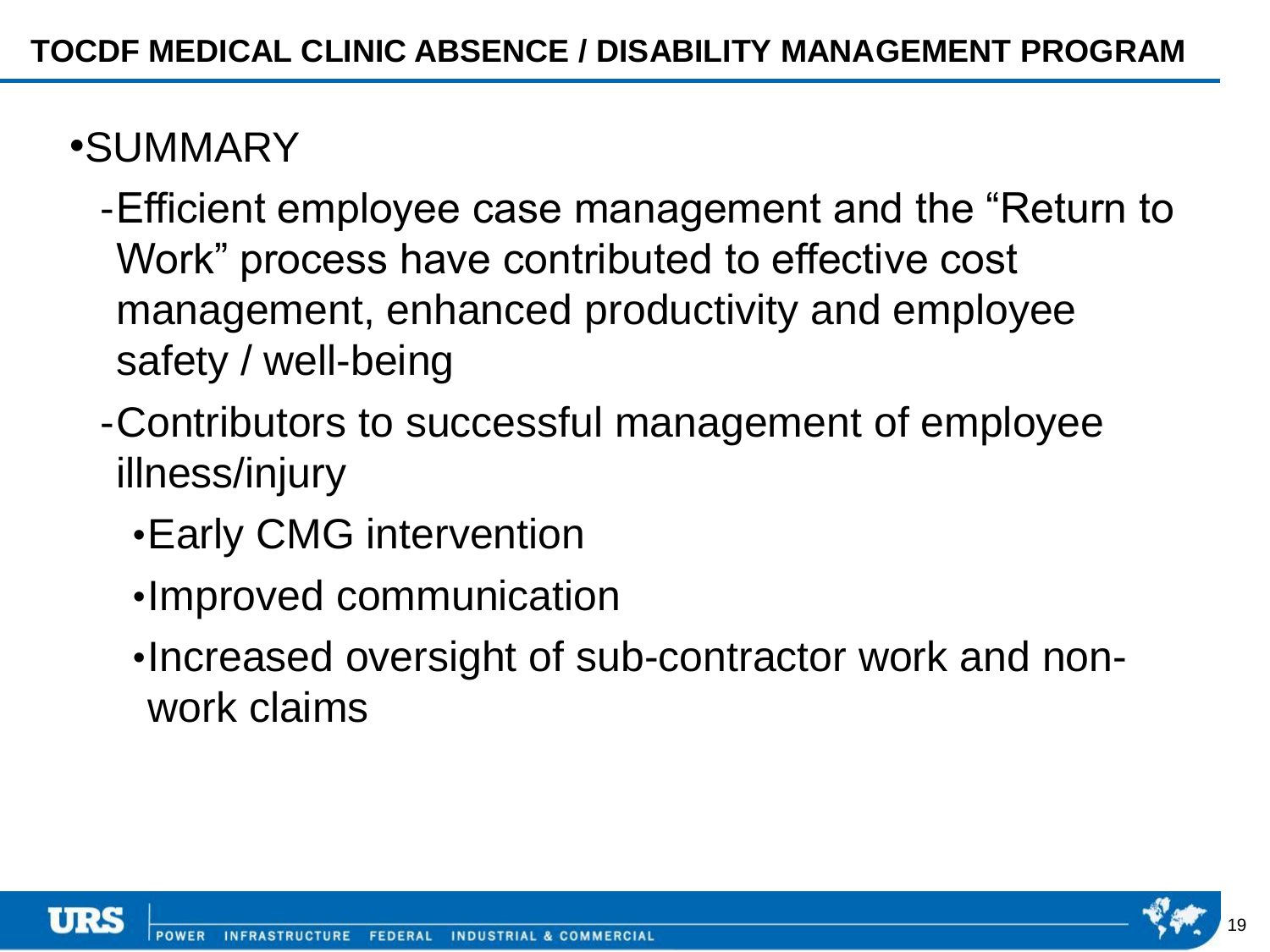#### **TOCDF MEDICAL CLINIC ABSENCE / DISABILITY MANAGEMENT PROGRAM**

#### MANAGED TOCDF INJURY / ILLNESS CASES





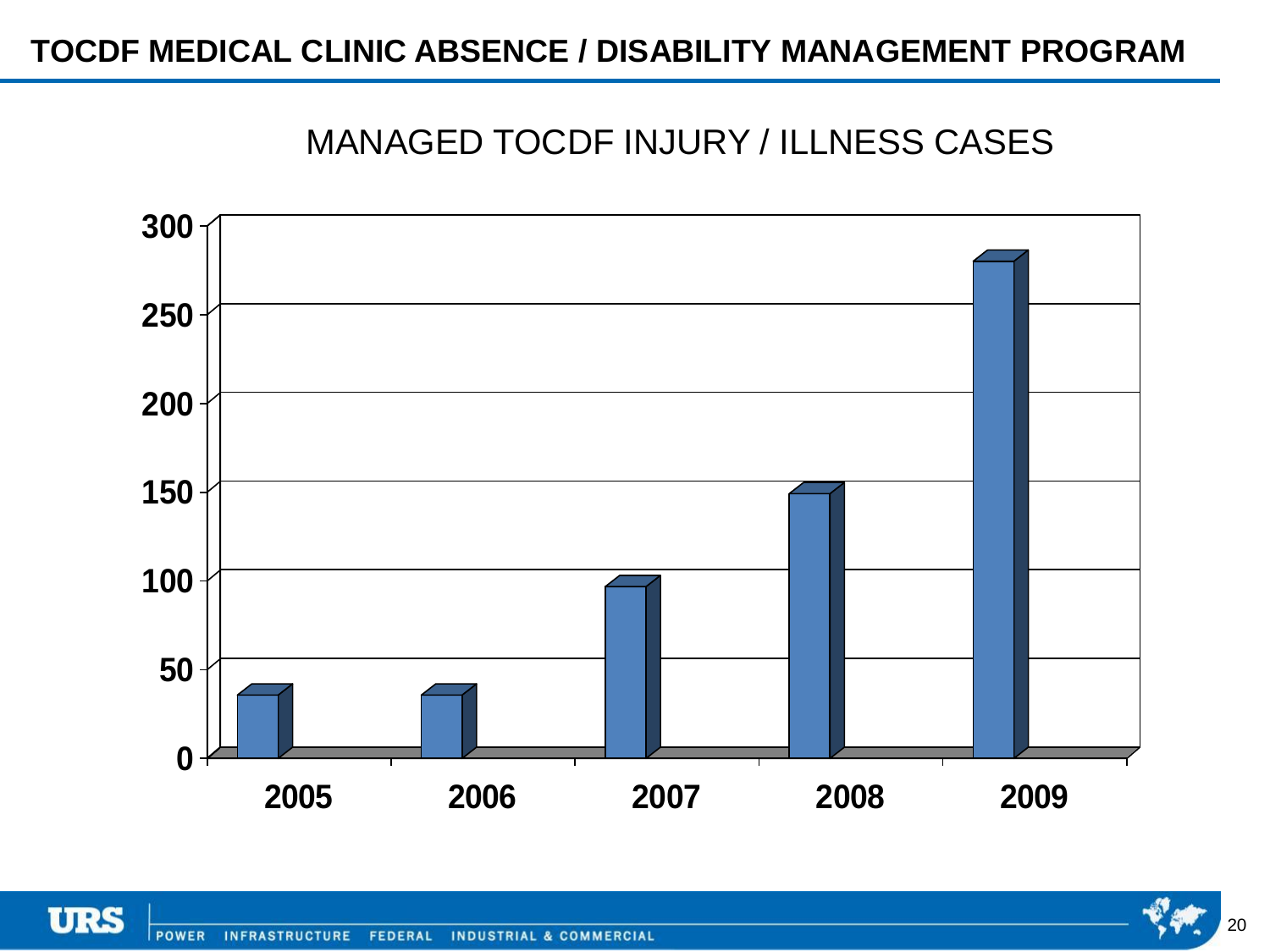#### **TOCDF MEDICAL CLINIC ABSENCE / DISABILITY MANAGEMENT PROGRAM**